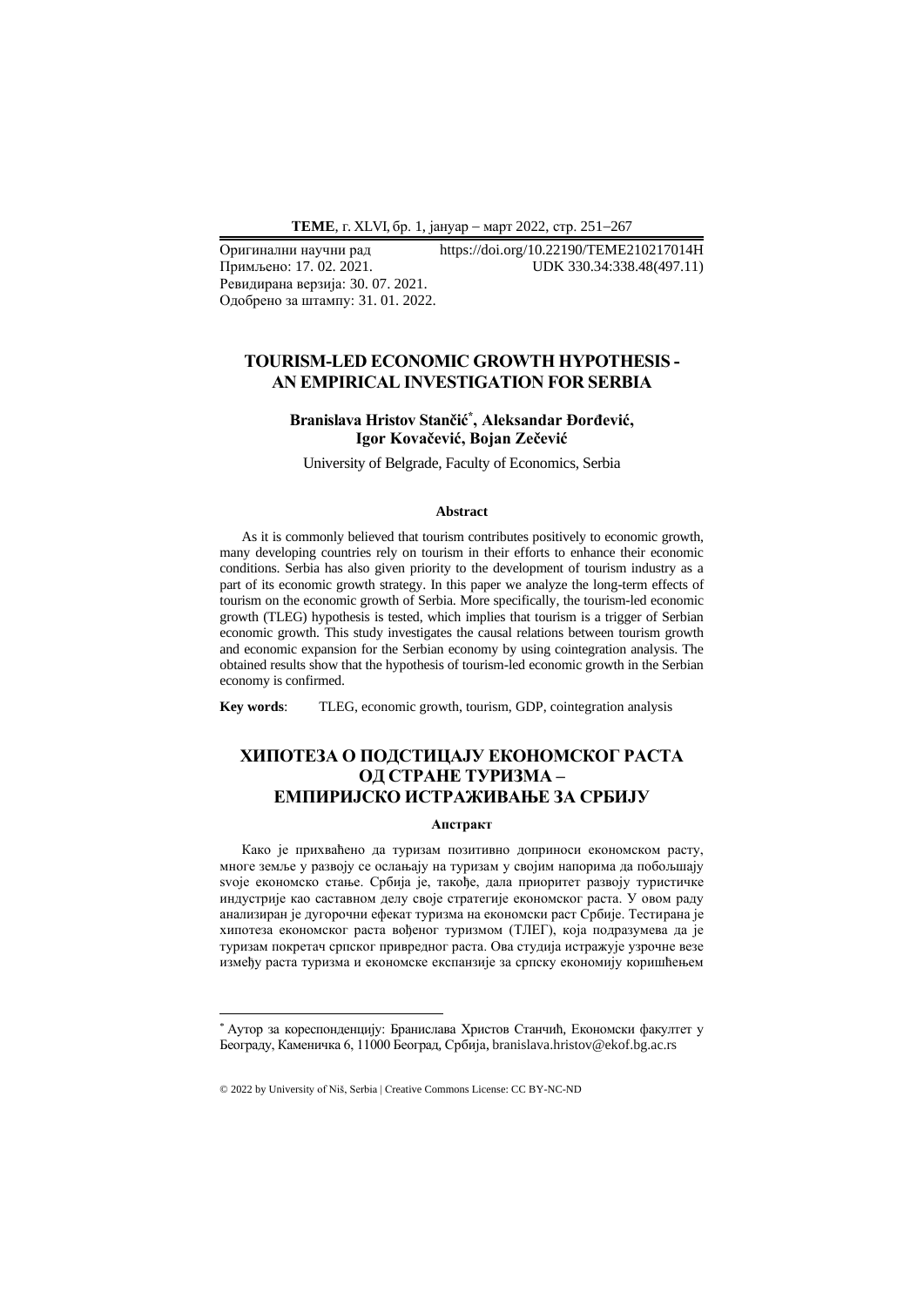коинтеграционе анализе. Добијени резултати показују да је у српској економији потврђена хипотеза о привредном расту вођеним туризмом.

**Кључне речи**: ТЛЕГ, економски раст, БДП, коинтеграциона анализа.

### *INTRODUCTION*

In last several decades, tourism has been characterized by a high growth trend that made it into one of the largest and fastest growing industries in the world in the second part of the twentieth century (Goh & Law, 2002). According to World Travel Organization (UNWTO) data, for many countries, tourism has been identified as one of the most important sources of foreign receipt and employment growth. The number of foreign tourists in 2017 increased 7% in comparison to the previous year; over 1.3 billion travelers generated \$1.340 billion of tourism income, a 5% increase in comparison to the previous year (UNWTO, 2018). It is expected that by 2030, the number of international arrivals will be at the level of 1.8 billion (Statista, 2015). Besides the obvious financial effects coming from international travelers' flows and from domestic tourism for destinations and countries, it is necessary to note that tourism also employs labor, resources, equipment and facilities which further add value to the local economy and quality of local life (Hazari & Sgro, 1995). In many countries, tourism represents one of the leaders of national progress. Also, tourism is the catalyst for capital transfers between countries. Since the total tourism expenditures and tourism income are higher than global export of good and services, tourism is a good solution for the encouragement of the development for many regions and destinations (Brau, Lanza & Pigliaru, 2003). In global tourism figures, Europe represents the most dominant player with over 50% share of international arrivals (Statista, 2021), and that is the reason why EU countries have put emphasis on tourism industry as a great platform for economic growth and development (Lee & Brahmasrene, 2013), much like other countries around the globe (Matarrita-Cascante, 2010).

The purpose of this study is to investigate the tourism-led economic growth (TLEG) hypothesis for Serbia. Although tourism industry has grown significantly in Serbia in the last decade excluding 2020, there is a lack of research papers in the domain of the contribution of the tourism sector to the country development. Our research is the first one in this field and the aim is to give answers to the two following questions. Firstly, is there a long-run equilibrium relationship between tourism and economic growth in Serbia? And, if a stable long-run relationship exists, what is the direction of the causal relationship between these two variables?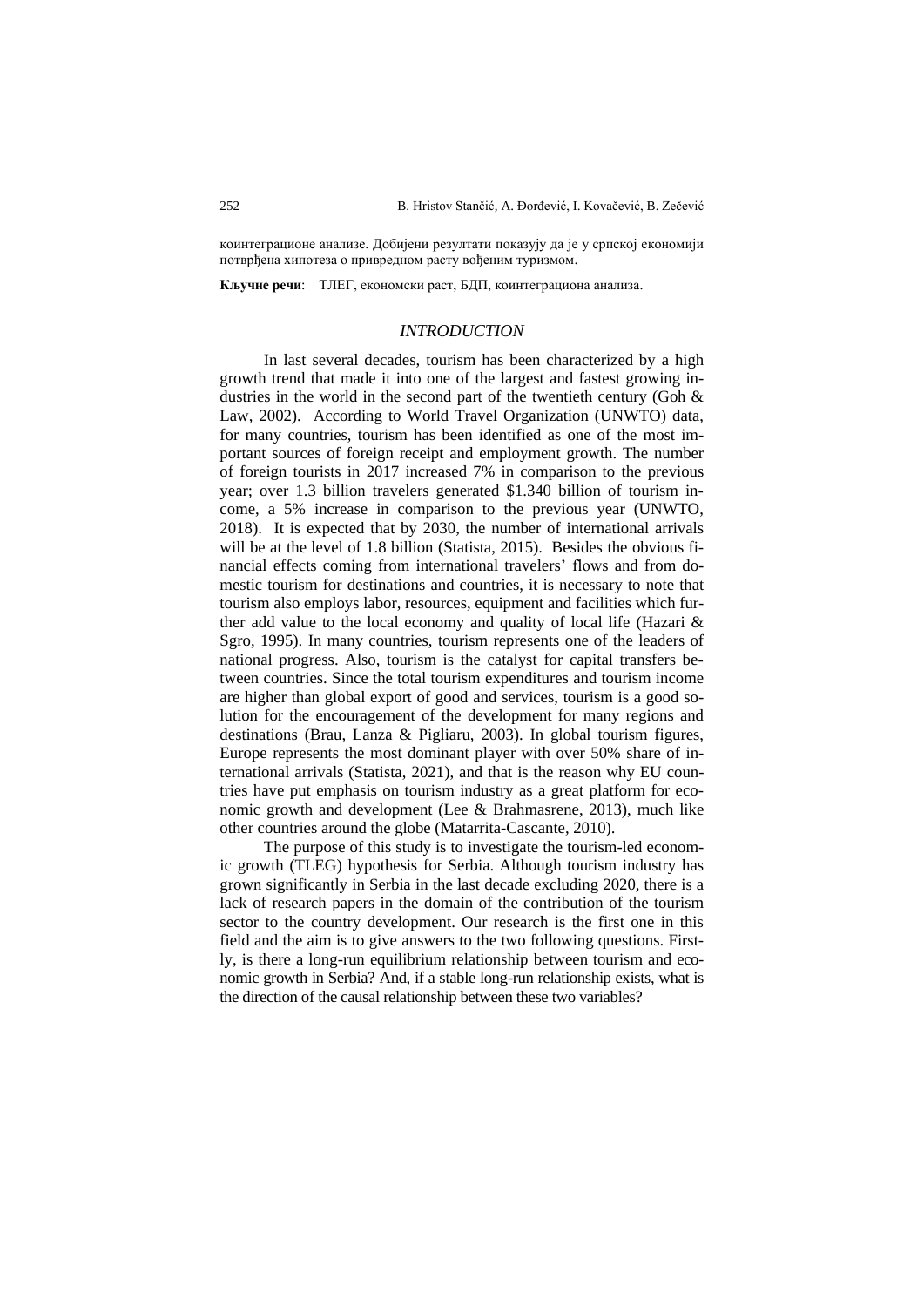### *THE IMPACT OF TOURISM ON ECONOMIC DEVELOPMENT*

The importance of tourism for the global economic development can be seen in the fact that tourism directly generated 4.6% of the global GDP, and when we add indirect and induced effects, the total contribution is 10.4%, while the contribution to global employment is also high with 9.9% of employees in the world working directly or indirectly in the field of tourism (WTTC, 2018). This means that tourism has been given a lot of official attention from country economies, since it is considered as the third job-making and profitable industry in the world (Balaguer & Cantavella, 2002). At the same time, the term "industry" is used to emphasize tourism as a sector due to its status for the national economies and the fact that many countries start to refocus their economies from other industries (such as the oil industry) to tourism (Razaghi & Alinejad, 2012). Increasing every year, both in quantity and quality, the international tourism bears a significant influence on economic performances and exchange balance of national economies and their payments (Sinclair, 1998).

The economic impact of tourism on the national economic performances and growth indicators is a lot more important than what was thought few decades ago (Razaghi & Alinejad, 2012). One of the key roles of tourism from the economics perspective is a role in accumulating capital and income, and presenting positive figures in the national account balances (Durbarry, 2004). In addition, tourism is a platform of redistribution of the capital and wealth of nations (Hazari & Sgro, 1995).

According to academic research, we can differentiate between various types of tourists types based on the manner of interaction with the destination, where interaction can vary between being very high (high consummation of typical local products and increased expenditure in local economy) and being very low (almost without using local products and low level of expenditure) (Williams and Shaw, 1998): expeditor, elite, guest owner of the second house, individual tourist and mass tourist. In general, mass travelers create an economy of scale, meaning that income will rise due to large number of tourists. But, individual travelers and elite ones are those who will choose to organize customized trips to fully understand the local destination, and therefore will create higher impact to local economy.

Theoretical and empirical research show no consensus on whether tourism stimulates economic activity, or economic activity leads to tourism growth since changes in economic and/or tourism conditions can alter the nature and magnitude of the relationship between these two over time, among others (Antonakakis, Dragouni and Filis, 2015). Research shows that countries with developed tourism sectors record above average economic growth, meaning that countries with relative abundant natural resources will specialize in tourism and achieve faster economic growth (Lanza and Pigliaru, 2000). Tourism is an important factor in the diffu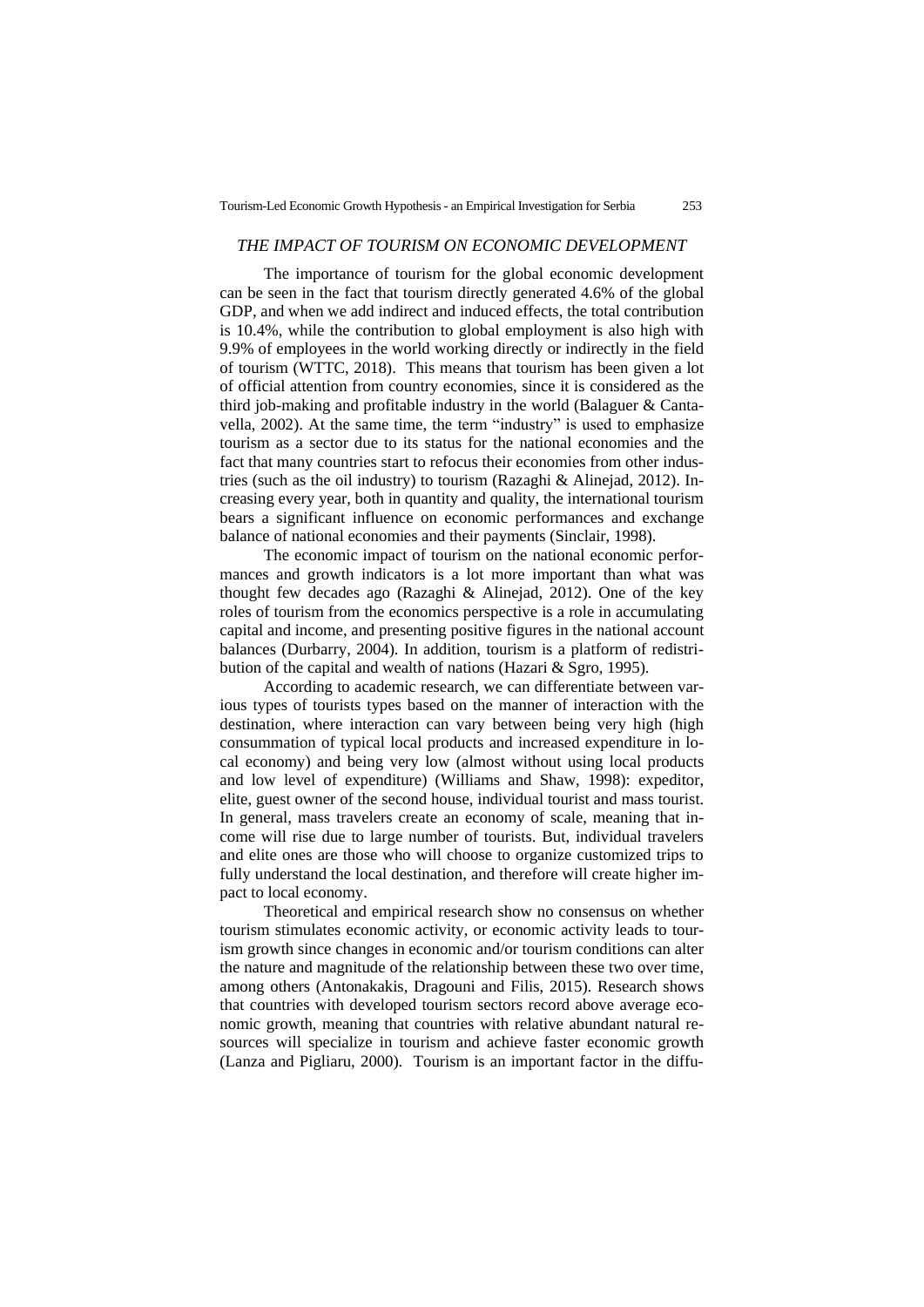sion of technical knowledge, stimulation of research and development, and the accumulation of human capital and all mentioned influence longterm sustainable economic growth (Schubert, Brida and Risso, 2011).

### *TOURISM-LED ECONOMIC GROWTH (TLEG) FRAMEWORK*

Chatziantoniou, Filis, Eeckels & Apostolakis (2013) defined four types of links between economic and tourism development: unidirectional causality between the two variables in a form of tourism-led economic growth (TLEG), unidirectional causality in a form of economic-driven tourism (EDTG), a bidirectional relationship between tourism and the economy (BC) and the form in which there is no relationship at all (no causality NC).

TLEG hypothesis was directly derived from the export-led growth theory which starts from the postulate that economic growth is generated not only by the increasing the amount of labor and capital within an economy, but also by expanding exports (Brida, Cortes-Jimenez & Pulina, 2016). According to the TLEG hypothesis, there is a flow of benefits from tourism to the economy, due to additional multiplicative effects (Schubert, Brida & Risso, 2011), most often seen through direct financial benefits (McKinnon, 1964), the increase of investments, competition and small and medium enterprises (SMEs) efficiency (Balaguer & Cantavella-Jorda, 2002) increase employment since tourism is a human-resources based industry (Brida & Pulina, 2010), and lead to positive economics of scale (Croes, 2006). Positive results of TLEG hypothesis are also seen in other researches as well (Ivanov & Webster, 2013; Surugiu & Surugiu, 2013). On the other hand, some researches show that the growth of tourism is the result of economic growth and the increase of economic activities (Narayan, 2004; Tang, 2011), meaning that is it result for the wellplanned and well-implemented economic and infrastructure policies (Payne & Mervar, 2010).

At the same time, recent research shows that the tourism-economic growth relationship is not stable over time in terms of either magnitude and direction, indicating that the tourism-led economic growth (TLEG) and the economic-driven tourism growth (EDTG) are time-dependent (Antonakakis, Dragouni & Filis, 2015). This was confirmed by other authors as well (Lean & Tang, 2010; Tang & Tan, 2013).

National development strategies should try to alleviate the negative effects of the economic conditions on the tourism sector by employing cost-effective strategies, which can promote tourist activity and increase tourism income, and lead to a change of the current EDTG to TLEG (Antonakakis et al., 2015).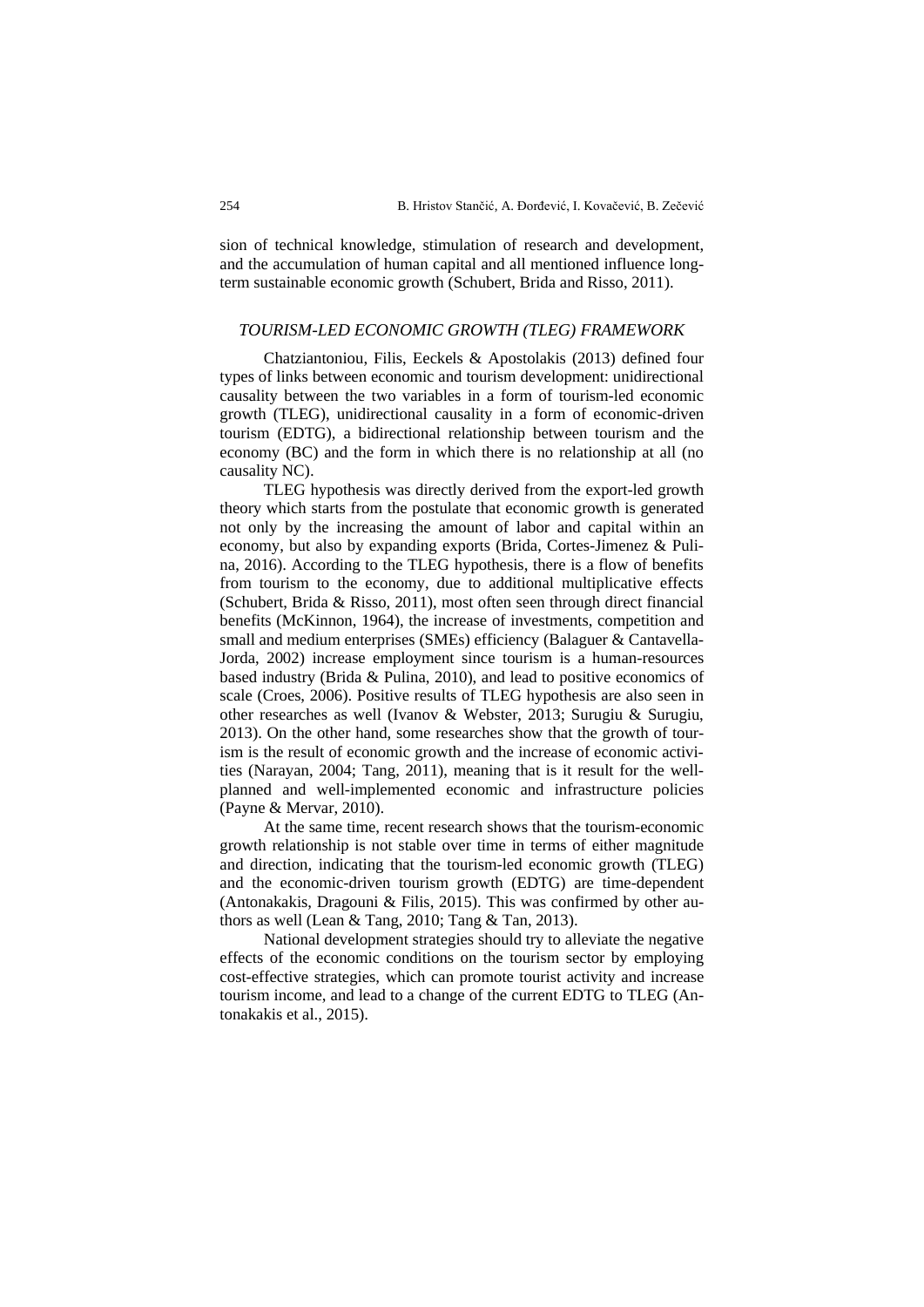## *SERBIAN TOURISM PERFORMANCES AND THE CURRENT SITUATION*

Serbian tourism performances in the observed period (2007-2017) had fluctuations that are typical for emerging markets without the properly implemented destination management system in place, and at the same time, the of the global tourism market trends. After a period of political challenges, it is logical that in years up to 2005 tourism performances (arrivals, overnights and income) were decreasing. In the period 2006-2007, before the economic crisis, tourism in Serbia showed slight increase, but in the period 2009-2011, the growth rate was negative again. From 2011 to 2017 tourism in Serbia had an average annual growth rate of 6% in number of arrivals. It is interesting to note that in the entire observed period the number of foreign tourists was increasing year-to-year and 2017 saw 4.8 times more foreign travelers, meaning that for the entire period the cumulative growth rate of foreign tourist was 20.21%.



*Figure 1. Number of foreign tourists in Serbia from 2007-2017* Source: Authors calculation, based on data from Statistical office of Serbia

Domestic tourist arrivals had an average annual growth rate of - 28% in 2007-2014, but in 2015-2017, the performance of domestic tourists was on the rise, with an average growth rate of 11.87%. However, the total volume of tourist arrivals did not reach that of the base year.



*Figure 2. Number of domestic tourists in Serbia from 2007-2017* Source: Authors calculation, based on data from Statistical office of Serbia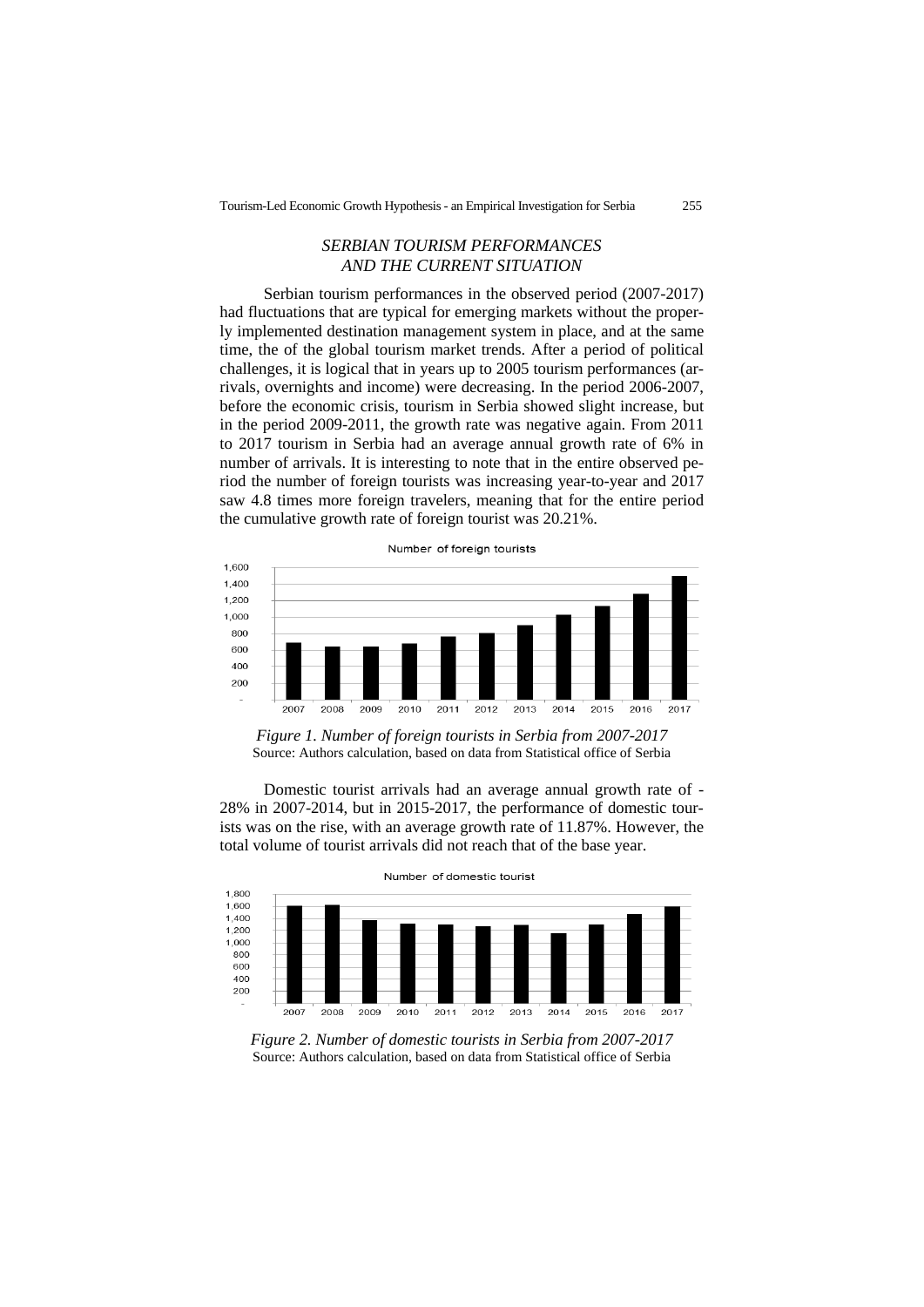When it comes to international tourism receipts, in 2017 it amounted to 1.17 billion euros, which is 1.9 times more than in 2007. The average annual growth rate of international tourism receipts in the period 2011-2017 was 7.52%, with a small decline in the period 2007-2010, when the average annual growth rate was -0.9%.



*Figure 3. International tourism receipt in Serbia from 2007-2017* Source: Authors calculation, based on data from Statistical office of Serbia

In 2017, tourism contributed directly to GDP in amount of 0.9%. Observing the total contribution of the tourism industry to the Serbian economy, this contribution increases to RSD 294.6 billion in 2017 including the effects from investment, supply chain and induced income impacts (OECD, 2020).

For research purposes in this paper, we used data of international tourism receipts to show whether and what impact tourism has on the economic growth of the country measured in the amount of GDP. This variable was used in other similar studies with the same goal to analyze the impact of tourism on the country's economic growth (Arslanturk et al., 2011; Belloumi, 2010; Boğa & Erkişi, 2019; Demiroz & Ongan, 2005; Wu & Wu, 2018). One more reason for using this variable lies in the fact that tourism in Serbia has faced strong restructuring of the tourism demand in the last 15 years. On the one hand, the strong decrease of the domestic tourism performances is evident due to visa liberalization, and the negative influence of economic crisis on the local travelers' house income. Visa liberalization allowed middle- and higher-income segments to travel to destinations, such as Greece, Italy and Spain, while the lower income segments were constrained by the economic crisis. Regarding foreign tourists, strong increase of visitations from neighboring countries, as well as from Italy, Germany and Russia, influenced positive total tourism performances. This restructuring of the key segments and the focus on foreign tourists, made tourism more important for the Serbian economic development (Zečević, et al., 2014). At the same time, constant work on upgrading regulatory framework, investments in road infrastructure and tourism infrastructure, and the support to the tourism investment, are also seen as the factors that influenced the increase in the number of for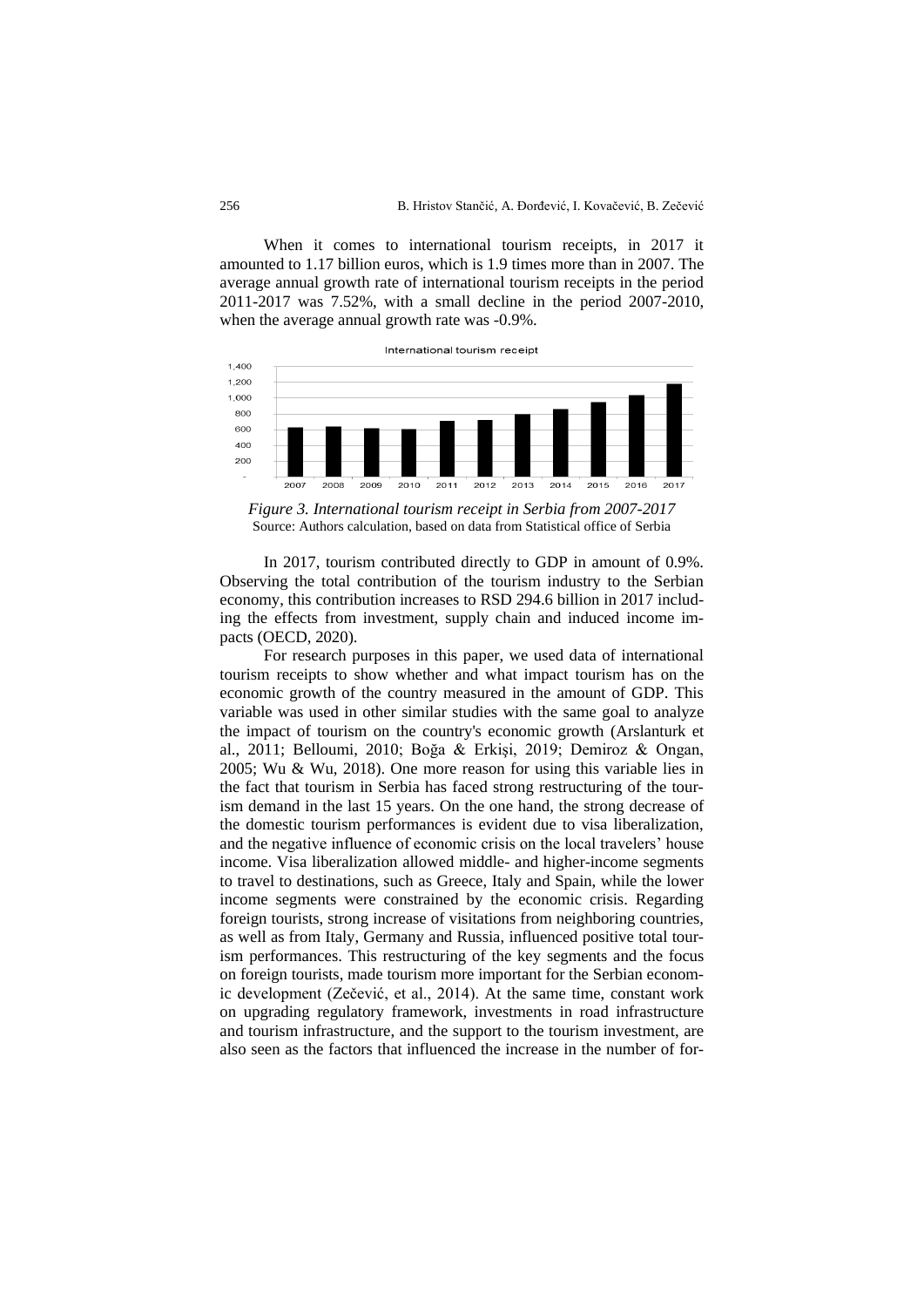eign tourists in Serbia (Čerović, et a., 2015). Development of new tourism products with focus on unique experience, such as rural tourism and messuages-based tourism (Bošković & Maksimović, 2019) or niche tourism based on bird watching (Krejić et al., 2019) are also an inevitable attraction-moment for foreign tourists. Market restructuring, best seen through the opening of brand new hotel properties in upper and upper-upscale segment, with significant congress facilities, increase Serbia's attractiveness for foreign business travelers (Kovacevic, et al, 2019). Also, the evident proactive approach to the activities of bidding for international events to take place in Serbia are also important, representing a market driven factor that influences the increase in the number of foreign tourists in Serbia (Kovačević el al, 2020).

#### *RESEARCH MODEL AND THE ECONOMIC RESULTS*

Econometric results of the model are presented through four subsections of the paper. First, the obtained results of the cointegration analysis are reported and the estimated vector equilibrium correction model (VECM) is explained. Then, dynamic responses of gross domestic product (GDP) to unexpected structural shocks in consumption of foreign tourists (CFT) are presented via forecast error variance decomposition (FEVD). Also, FEVD was used vice-versa, i.e. to show dynamic responses of the consumption of foreign tourists to unexpected structural shocks in the gross domestic product. Results are obtained using Eviews10 software.

#### *Sample View and Data Analyses*

Two variables are observed in this paper. Data on the gross domestic product are available from Statistical Office of Republic of Serbia and data on the consumption of foreign tourists are available from the National Bank of Serbia. We created quarterly data of the consumption of foreign tourists since the monthly data are available from the National Bank



*Figure 4. GDP and CFT, log values, Q1 2007-Q4 2017* Source: Authors' calculation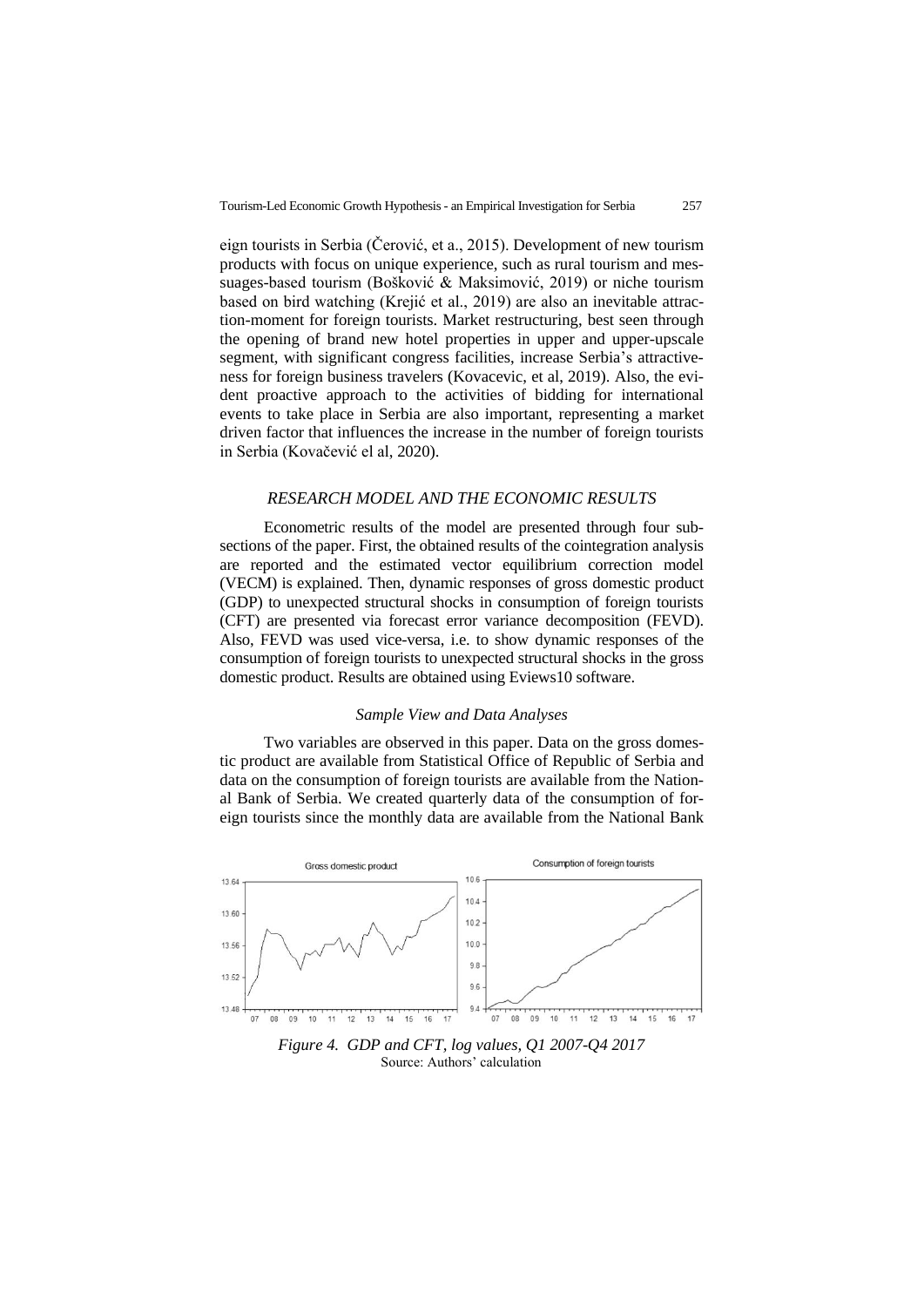of Serbia. Considering the consumption of foreign tourists is a variable of flow, we have aggregated monthly data into quarterly data by summarizing monthly data. Quartile observations in logs are used covering the period: the first quarter of 2007 to the last quarter of 2017. All the data are seasonally adjusted. The results were obtained using Eviews10.

#### *Methodology Used*

The paper examined the existence of a cointegration relationship between the gross domestic product and the consumption of foreign tourists.

Before defining and estimating the cointegration vector, the stationarity of the variables should be examined. Weak stationarity means that the mean and the variance of a series are constant through time and the autocovariance of the series is not time varying (Enders, 1995). Since wrong choice of data transformation gives biased results and results in misinterpretation, the stationary test is of great importance for setting up the specification and estimation of the valid model (Engle & Granger, 1987). Therefore, the first step in testing for cointegration is testing the order of integration of the variables. In brief, integration means that if previous shocks remain undefined, they affect the realization of the series forever, and the series has a theoretically infinite variance and a timedependent mean (Enders, 1995). There are many unit root tests, but we used Augmented Dickey–Fuller (ADF) (Dickey & Fuller, 1981), Phillips–Perron (PP) (Phillips & Perron, 1988) and Kwiatkowski–Phillips– Schmidt–Shin (KPSS) (Kwiatkowski, Phillips, Schmidt & Shin, 1992) tests in order to examine the stationarity of the variables. Once we have showed that variables are I (1), we proceed with testing the cointegration. If we confirm the presence of the cointegration relationship between nonstationary variables, we will continue with estimating VECM. Granger causality testing will be performed. The premise is that if there is cointegration in the system of GDP and CFT, the dynamic relationship has to be analyzed.

#### *Testing for Cointegration in Model*

The first step of this paper is to demonstrate that the variables used are non-stationary. The results of testing the order of integration of GDP and CFT are provided in Table 1. Applying the ADF test to the first difference of GDP, we obtained that the first difference is stationary, which means that GDP is non-stationary. The first difference of GDP was stationary based on each unit root tests. On the other hand, the result of the ADF test for the CFT showed that the series is stationary, respectively that we reject the null hypothesis of non-stationarity. Next, we carried out PP and KPSS tests, and, based on the p-value for both tests, we conclude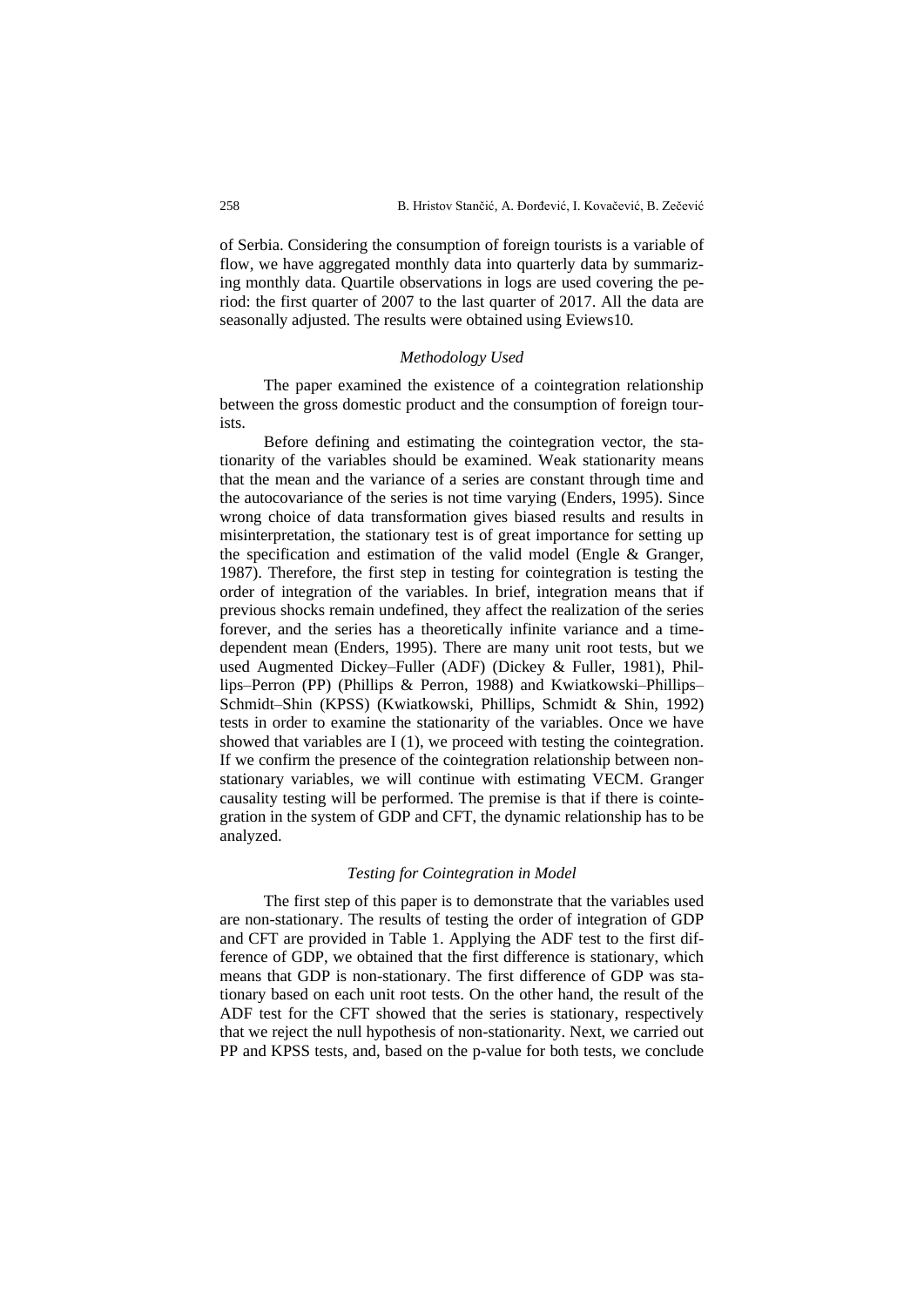that the null hypothesis of non-stationarity of variable is supported and that the first difference of CFT was stationary based on these unit root tests (Table 1). Accordingly, the variables were expressed to be I (1). Given the results of the unit root, cointegration was examined between GDP and CFT using Johansen procedure. (Johansen, 1988).

|                                               | ADF SW  |           | P        | PP    | <b>KPSS</b>   | Results            |
|-----------------------------------------------|---------|-----------|----------|-------|---------------|--------------------|
|                                               |         | (p value) |          |       |               | <b>ADF/PP/KPSS</b> |
| GDP (constant $&$ trend) $-2.75$ 1.39 (0,171) |         |           | $\Omega$ |       |               | I(1)               |
| GDP (constant)                                | $-2.12$ |           | $\theta$ |       | $-2.31$ 0.711 | I(1)/I(1)/I(1)     |
| AGDP                                          | $-3.5$  |           |          |       | $-6.34$ 0.090 | I(0)/I(0)/I(0)     |
| CFT (constant & trend) $-5.11$ 9.19 (0.000)   |         |           | 8        |       | $-3.07$ 0.153 | I(0)/I(1)/I(1)     |
| <b>ACFT</b>                                   |         |           |          | -7.47 | 0.086         | $-/[0]/I(0)$       |

*Table 1. Unit root tests*

Source: Authors' calculation

Note: Test statistics that reject unit root null hypothesis is bolded for ADF and PP tests.

KPSS test, test statistics are bolded when we do not reject stationarity hypothesis. P denotes number of correction factors. The 5% critical value for the ADF and the PP tests is -3.41 in the model with a constant and trend and -2.86 in the model with a constant as only deterministic component. The 5% critical value for the KPSS test is 0.463 for GDP and 0,146 for CFT, and the 1% critical value for the KPSS test is 0.739 for GDP and 0,216 for CFT.

ADF unit root test for CFT shows that CFT is trend-stationary variable, whereas other tests give opposite result. Philips-Perron (PP) and Kwiatkowski–Phillips–Schmidt–Shin test (KPSS) both show that CFT has one unit root and that the first difference is stationary. Based on that, we can conclude that CFT is non-stationary and that it has one unit root, which will be confirmed within cointegration analysis.

Since both variables have one-unit root, we proceed with cointegration analysis. For cointegration analysis, we used GDP and CFT in levels since the variables are of the same order of integration.

The presence of one cointegrated vector and one common stochastic trend is detected by Johansen trace test, as presented in Table 2.

| <b>Hypotheses</b>             |          |          | Eigenvalue Trace Statistic 0.05 Critical Value p-value |        |  |
|-------------------------------|----------|----------|--------------------------------------------------------|--------|--|
| H $0: r=0$ and $p-r=2$        |          |          |                                                        |        |  |
| H1: r > 0                     | 0.485836 | 35.35194 | 25.87211                                               | 0.0025 |  |
| H0: $r=1$ and $p-r=1$         |          |          |                                                        |        |  |
| H1: r>1                       | 0.178834 | 8.078236 | 12.51798                                               | 0.2454 |  |
| Source: Authors' calculation. |          |          |                                                        |        |  |

*Table 2. Testing for cointegration*

Note: Number of cointegrated vectors is denoted by r and p is number of variables (GDP and CFT, which is two).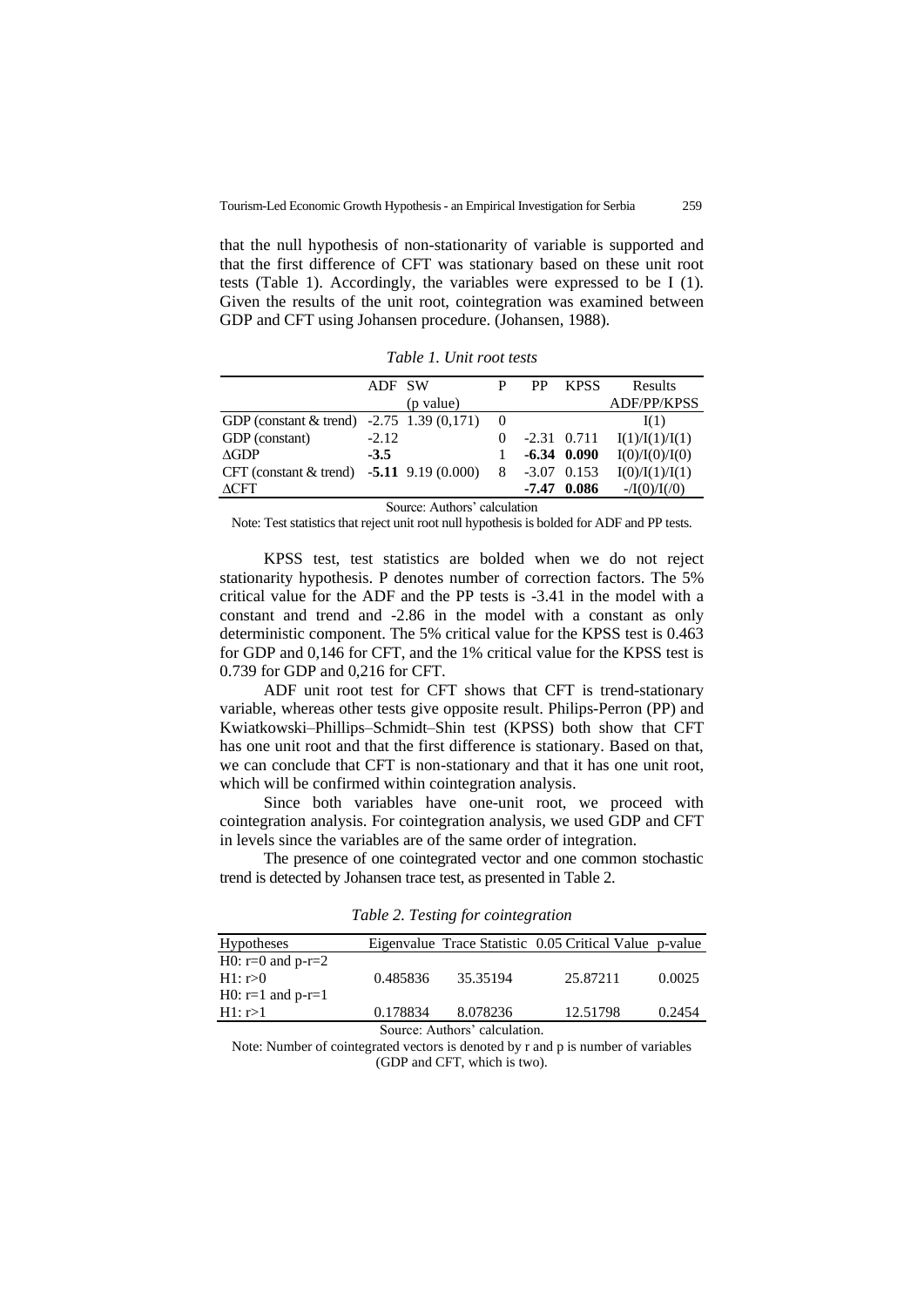The results of Johansen procedure show that there is one cointegration vector in the system. The estimated cointegrated vector is as follows:

#### GDP=0.8CFT+0.021t-6.04

The estimated cointegration vector is also depicted in Figure 5. Evidently, cointegration vector neutralized the individual stochastic trends of variables.



*Figure 5. Estimated cointegration vector* Source: Authors' calculation.

The presence of one cointegration relation in the model is also confirmed based on the corresponding roots derived under restriction that one cointegration vector exists. It is depicted in Table 3 and Figure 3 that only one of six values is exactly one, which indicates that system has a common stochastic trend.

*Table 3. Roots of characteristic polynomials in modulus*

| Root 1                        | Root 2 | Root 3 | Root 4 | Root 5 | Root 6 |
|-------------------------------|--------|--------|--------|--------|--------|
| 00.1                          | በ 77   | 0.77   | 0.55   | በ 55   |        |
| Source: Authors' calculation. |        |        |        |        |        |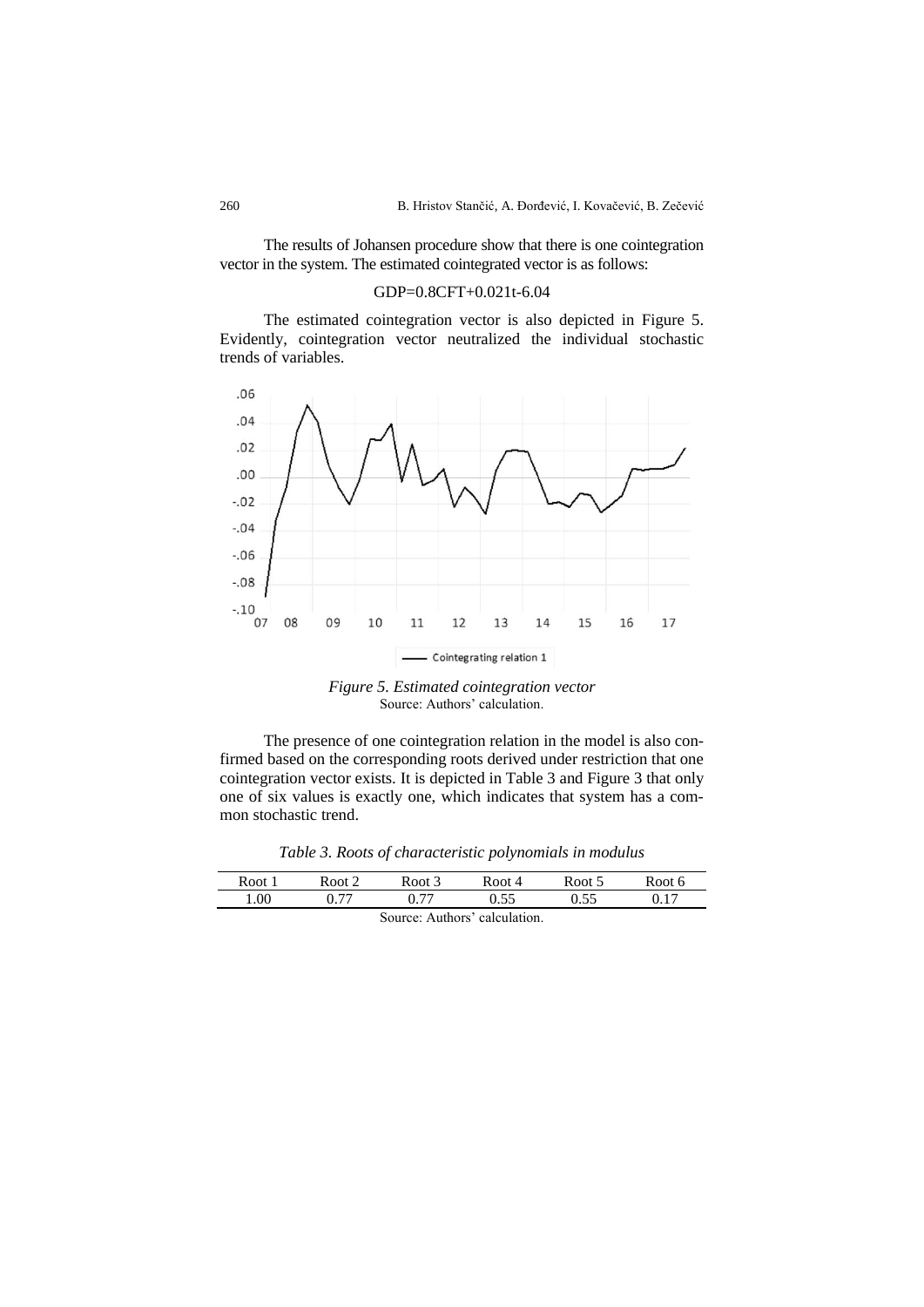

*Figure 6. Graphic view of characteristic polynomials in modulus* Source: Authors' calculation.

After we have shown that there is a cointegration relation between GDP and CFT, we have proceeded with the testing of causality according to the Granger causality test.

| The null hypothesis                                  | <b>Test statistics</b> | Testing     |  |  |
|------------------------------------------------------|------------------------|-------------|--|--|
|                                                      | (p value)              | results     |  |  |
| Consumption of foreign tourists does not cause gross | 7.142018               | $H0$ is     |  |  |
| domestic product in the sense of Granger.            | (0.0281)               | rejected    |  |  |
| Gross domestic product does not cause consumption    | 2.812171               | $H0$ is not |  |  |
| of foreign tourists in the sense of Granger.         | (0.2451)               | rejected    |  |  |
| Course Authors' coloulation                          |                        |             |  |  |

*Table 4. The Granger causality testing*

Source: Authors' calculation.

Based on the results from the first part of Table 4 we can conclude that the hypothesis claiming that consumption of foreign tourists does not cause gross domestic product in the sense of Granger does not stand. Precisely, it means that we reject  $H_0$  hypothesis because the p value of 0.0281 is less than critical value of 0.05.

Based on the results showed in the second part of Table 4, we can conclude that p value of 0.2451 is higher than critical value of 0.05, which indicates that we accept  $H_0$  hypothesis. Therefore, we can claim that CFT causes GDP in the sense of Granger, but does not stands the other way around. Model performs statistically well, as confirmed by multivariate tests for autocorrelation and normality. Multivariate tests for testing the presence of autocorrelation are performed. They are presented in Table 5, and we can conclude that there is no joint residual autocorrelation, as shown by the use of the Rao F statistics. There is autocorrelation at lags 2 and 4, but there is no cumulative autocorrelation on those both lags.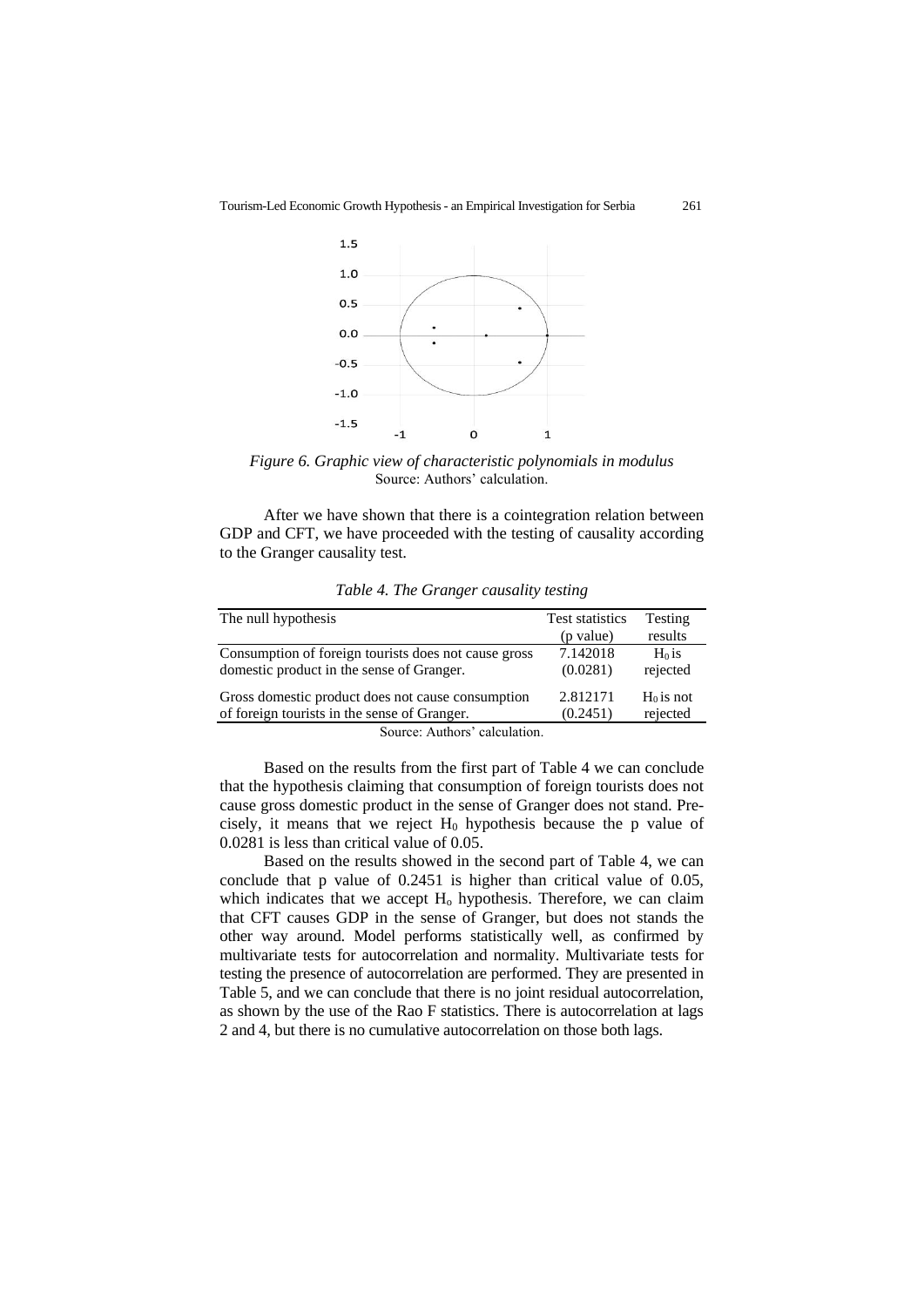|                               |                  |         | $H_0$ : There is no correlation at lag h $H_0$ : There is no correlation at lags 1 to h |         |  |  |
|-------------------------------|------------------|---------|-----------------------------------------------------------------------------------------|---------|--|--|
| Lags $(h)$                    | Rao F statistics | P-value | Rao F statistics                                                                        | P-value |  |  |
| 2                             | 2.249311         | 0.0735  | 1.508844                                                                                | 0.1733  |  |  |
| $\overline{4}$                | 2.545689         | 0.0478  | 1.264499                                                                                | 0.2550  |  |  |
| 6                             | 1.027894         | 0.3998  | 1.122545                                                                                | 0.3606  |  |  |
| 8                             | 0.040402         | 0.9968  | 0.763026                                                                                | 0.7798  |  |  |
| 10                            | 0.375561         | 0.8252  | 0.664747                                                                                | 0.8837  |  |  |
| 12                            | 0.656653         | 0.6244  | 0.690244                                                                                | 0.8536  |  |  |
| Source: Authors' calculation. |                  |         |                                                                                         |         |  |  |

Table 5. Multivariate test statistics for autocorrelation

The Doornik-Hansen multivariate version of the Jarque-Bera test statistics is  $\chi^2_4 = 1,751$  ( $p = 0.782$ ) indicating that residuals do not depart significantly from multivariate normal distribution. We can conclude that the model performs statistically well.

Estimated Vector equilibrium correction model (VECM):

 $\widehat{\triangle GDP}$ .  $\lfloor \Delta \widehat{CFT}_t \rfloor$  $-0.290$  $\begin{bmatrix} -0.290 \\ (-4.088) \\ 0.334 \\ (2.772) \end{bmatrix} \begin{bmatrix} 1 & -0.807 & 0.021 & -6.040 \\ (-4.372)(4.156) & \begin{bmatrix} GDP_{t-1} \\ CFT_{t-1} \\ trend \end{bmatrix} + \begin{bmatrix} 1 \\ CFT_{t-1} \\ tred \end{bmatrix} + \begin{bmatrix} 1 \\ 0 \\ 0 \end{bmatrix}$  $(2.772)$  $\begin{bmatrix} -0.242 \\ (-2.659) \\ -0.044 \\ (-0.284) \end{bmatrix} \begin{bmatrix} \Delta GDP_{t-1} \\ \Delta CFT_{t-1} \end{bmatrix} + \begin{bmatrix} 0.161 & -0.038 \\ (1.214) & (-0.404) \\ -0.343 & 0.275 \\ (-1.530) & (1.737) \end{bmatrix} \begin{bmatrix} \Delta GDP_{t-2} \\ \Delta CFT_{t-2} \end{bmatrix} + \begin{bmatrix} 0.009 \\ 0.021 \end{bmatrix}$  $-0.041$  $(-0.301)$  $-0.165$  $[(-0.719)$   $(-0.284)$ 

Note: t-ratios are in parentheses and  $\Delta$  is the first difference operator.

Results obtained imply that in the long run, 1% of change in CFT is associated with 0,8% of change in the same direction in GDP. It means that the rise in the consumption generates, in the long run, a growing trend of gross domestic product, but not vice-versa. On the basis of the estimate of the adjustment coefficient in the equation for the first difference of GDP (-0,29), the dynamics of GPD is adjusted each quarter by a bit less than one thirds towards a long-run relation with CFT.

## *Impact of Shocks on the Dynamic Effects of Time Series in Model*

Since the long-run influence of CFT on GDP has been found, it is important to establish how the impact of CFT on GDP evolves through the time. These dynamics effects are computed via the forecast error variance decomposition calculation based on vector equilibrium correction model (VECM). The results of the forecast error variance decomposition calculation are showed in Table 6.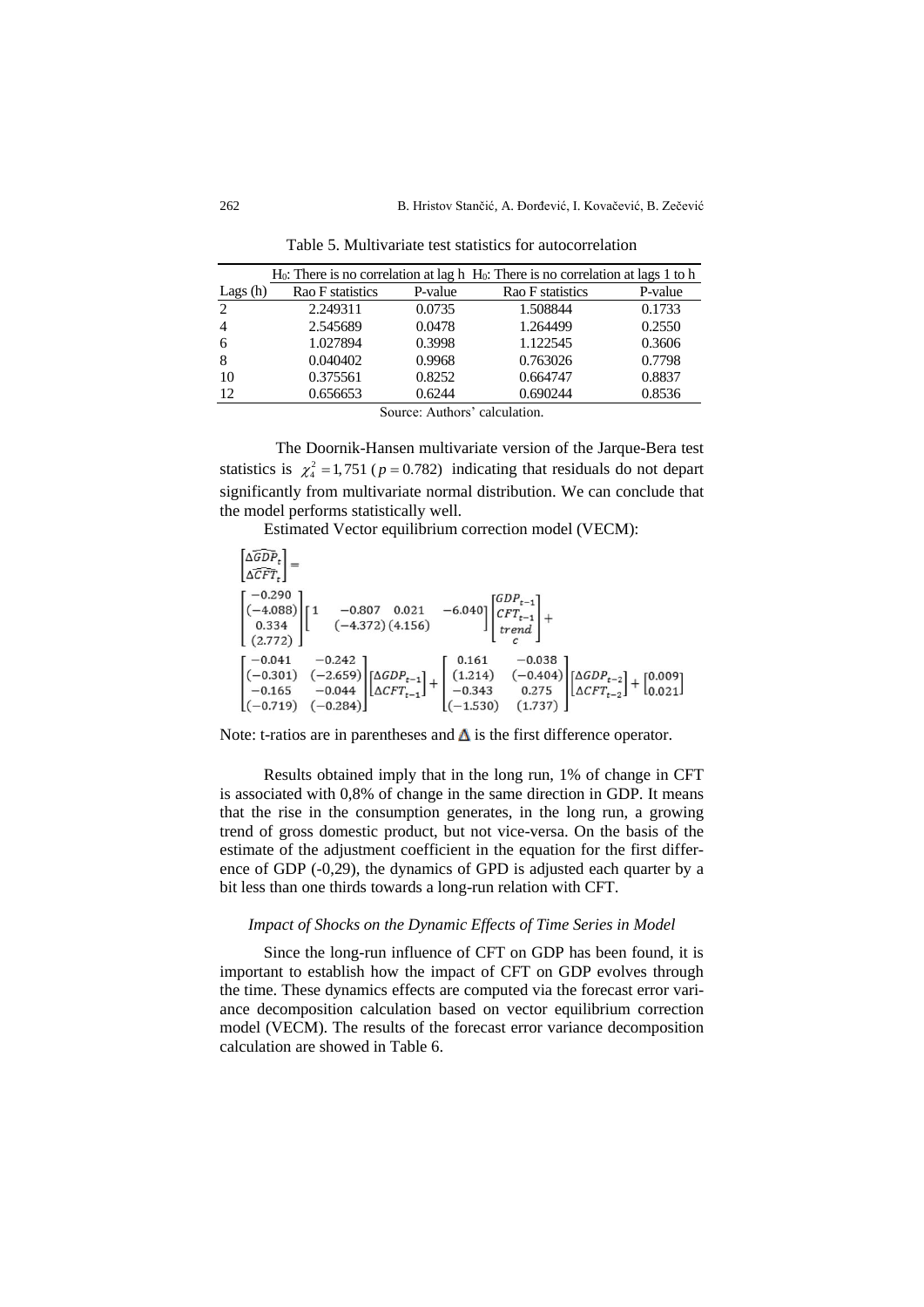|                  | Gross domestic product     |                  | Consumption of foreign tourists |                  |  |
|------------------|----------------------------|------------------|---------------------------------|------------------|--|
|                  | Shock in gross<br>Shock in |                  | Shock in gross                  | Shock in         |  |
|                  | domestic                   | consumption of   | domestic                        | consumption of   |  |
| <b>Ouartiles</b> | product                    | foreign tourists | product                         | foreign tourists |  |
|                  | 93                         |                  |                                 | 99               |  |
|                  | 72                         | 28               |                                 | 97               |  |
|                  | 50                         | 50               |                                 | 92               |  |
|                  | 40                         | 60               | 13                              | 87               |  |
| 10               | 37                         | 63               | 15                              | 85               |  |
| 12               | 36                         | 64               | 15                              | 85               |  |

*Table 6. Forecast error variance decomposition calculation of gross domestic product and consumption of foreign tourists*

Source: Authors' calculation.

Note: rows sum to 100% for each variable.

It is reported that variability of gross domestic product is in larger portion explained by shocks in consumption of foreign tourists when horizon of observation is longer than two years. The contribution of consumption of foreign tourists is estimated to be 28% for one year, but 60% and 64% for two and three years, respectively. On the other hand, the variability of consumption of foreign tourists is almost all due to its own shocks for six quartiles. It amounts to 92%. After three years, shocks drop to 85% whereas shocks in GDP amount to 15%.

#### *CONCLUSION*

Tourism represents one of the most important sources of foreign exchange earnings, employment of domestic labor and a source of growth for a country. The governments of a great number of countries consider tourism as a trigger of economic growth and social progress. Consequently, they seek to maximize the potentials of tourism through adequate strategies. In this paper we try to analyze the impact of the tourism sector on the economic growth of Serbia. Excluding 2020, the last decade brought significant tourism market changes in Serbia, resulting in positive shifts in all aspects of tourism performances, such as changes in the offer structure, number and tourist segments, and tourism performance indicators. The period encompassed by our research is 2007-2017, which in general shows growth in number of international and domestic travelers, as well as growth in international tourism receipts. This is also the period when a significant level of investments in major and supporting tourism infrastructure has been done by government and private investors, and that supported the growth of tourism offer and its matching international standards. In this research we have used 11 years' data to explain tourism performances of Serbia on the macro level, and in general, the development of the country on the basis of changes in the gross domestic product.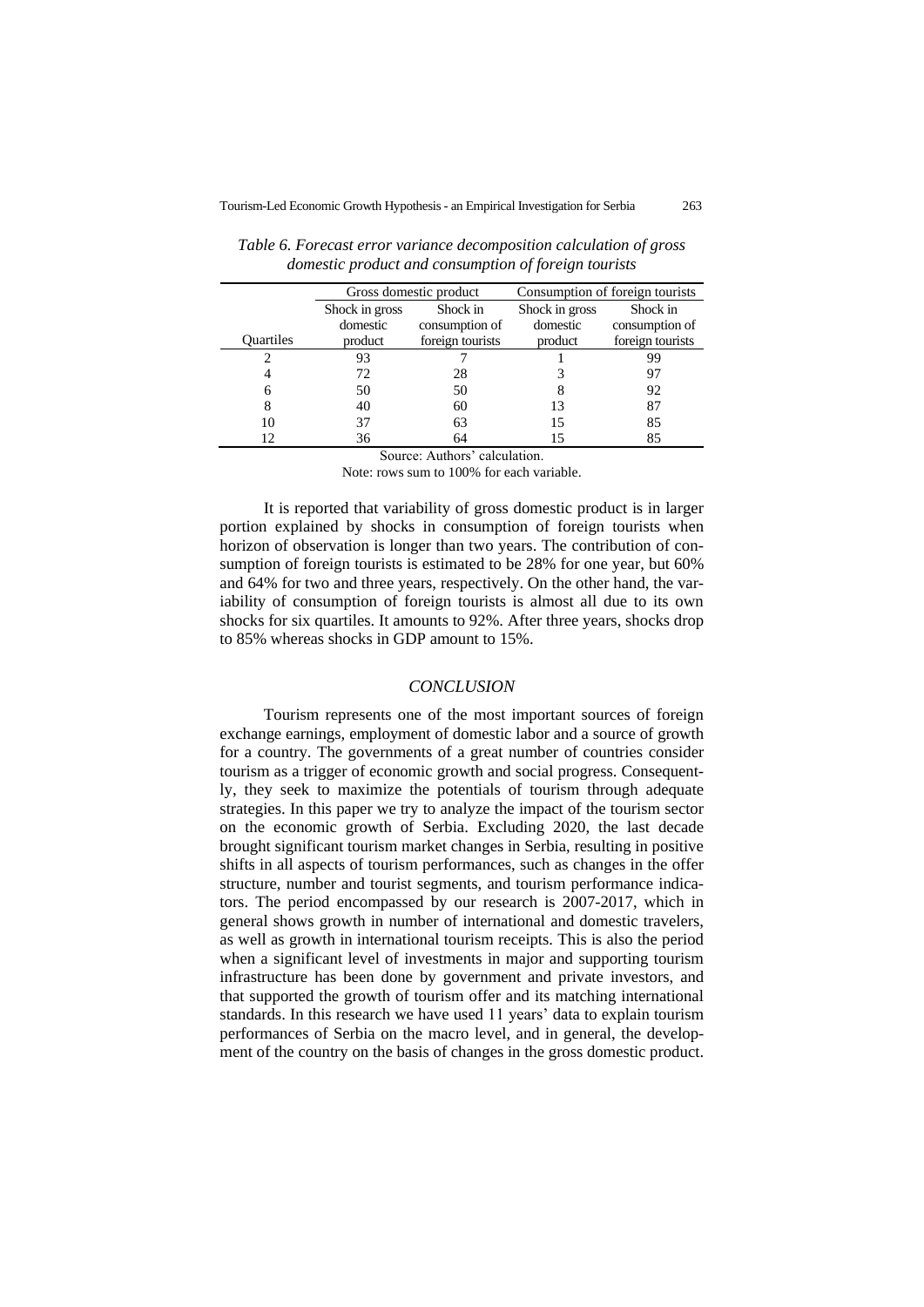Conducting the cointegration analysis, we have showed the presence of one cointegrated vector, which implied the positive relation between consumption of foreign tourists and gross domestic product of Serbia in the period 2007-2017. More precisely, with the growth of 1% of consumption of foreign tourists, the gross domestic product grew 0.8%. Furthermore, the Granger causality test has showed the positive impact of CFT on the GDP, but not vice-versa. Based on the all results obtained in this research we can conclude that the TLEG hypothesis is confirmed for Serbia.

The results of the obtained research should be understood in a limited manner since the obtained results could potentially differ if a larger number of variables were included in the model. Future research will certainly include some more variables such as total tourism earnings, total number of international tourist arrivals, real exchange rate, number of employees in tourism, etc. in order to more accurately demonstrate the impact of tourism on the country's economic growth.

#### *REFERENCES*

- Antonakakis, N., Dragouni, M. & Filis, G. (2015). How strong is the linkage between tourism and economic growth in Europe? *Economic Modelling* 44 (2015), 142-155
- Arslanturk, Y., Balcilar, M., & Ozdemir, Z. A. (2011). Time-varying linkages between tourism receipts and economic growth in a small open economy. *Economic Modelling*, *28*(1-2), 664-671
- Balaguer, J. & Cantavella-Jorda, M. (2002). Tourism as a long-run economic growth factor: the Spanish case*. Appl. Econ*. 34 (7), 877–884
- Belloumi, M. (2010). The relationship between tourism receipts, real effective exchange rate and economic growth in Tunisia. *International journal of tourism research*, *12*(5), 550-560
- Boğa, S., & Erkişi, K. (2019). The relationship between international tourism receipts and Economic Growth in asia pacific countries: A panel Data Analysis. *Akademik Hassasiyetler*, *6*(11), 31-46
- Bošković, T. & Maksimović, B. (2019). Tourism development in messuages in Autonomous province of Vojvodina: possibilities and limitations. *Teme*, XLIII, br. 1, januar - mart 2019, [https://doi.org/10.22190/TEME180206004B,](https://doi.org/10.22190/TEME180206004B) 257-274
- Brau, R., A. Lanza, & F. Pigliaru. (2003). *How fast ar the Tourism Countries Growing? The Corss-Country Evidence*. (CRENoS Centro Ricerche Economiche Nord Sud, Working Paper, N0O3-09). Retrieved from http://www.crenos.it/working/pdf/ 0309.pdf
- Brida, J. & Pulina, M. (2010). *A literature review on the tourism-led-growth hypothesis*. (Working Paper CRENoS 201017). Centre for North South Economic Research, Sardinia
- Brida, J., Cortes-Jimenez, I., & Pulina, M. (2016). Has the tourism-led growth hypothesis been validated? A literature review. *Current Issues in Tourism*, 19(5), 394-430
- Chatziantoniou, I., Filis, G., Eeckels, B. & Apostolakis, A. (2013). Oil prices, tourism income and economic growth: a structural {VAR} approach for European Mediterranean countries. *Tourism Management*, 36, 331–341
- Croes, R. & Vanegas, M. (2008). Cointegration and causality between tourism and poverty reduction. *Journal of Travel Research*, 47, (1), 94–103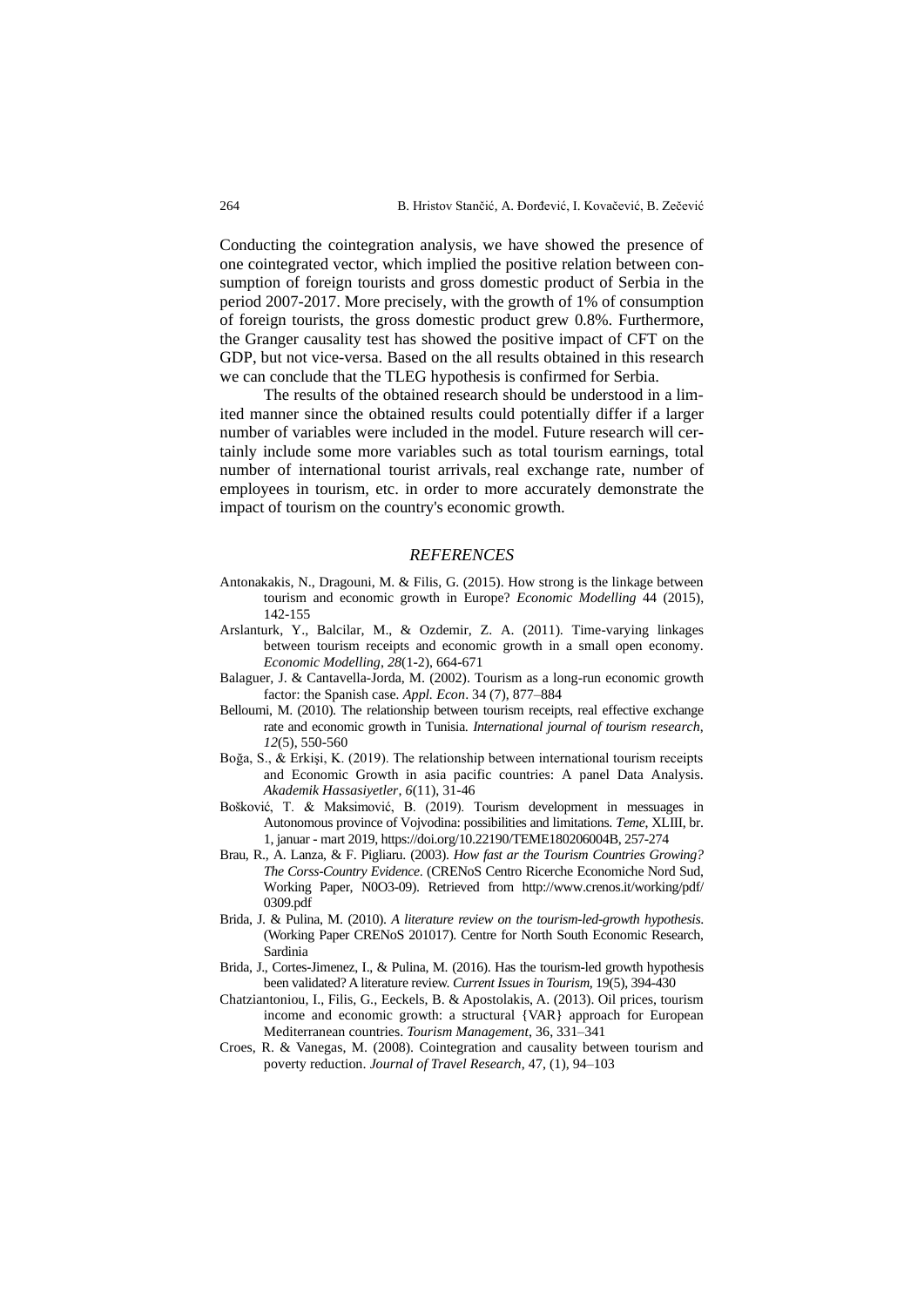- Čerović, S., Barjaktarović, D. & Knežević, M. (2015). Podrška razvoju turizma kao faktor konkurentnosti Srbije kao turističke destinacije. SITCON 2015 Conference proceedings, DOI: 10.15308/sitcon-2015-1-8, 1-8
- Demiroz, D. M., & Ongan, S. (2005). The contribution of tourism to the long-run Turkish economic growth. *Ekonomický časopis*, *9*, 880-894
- Dickey, D. A., & Fuller, W. A. (1981). Likelihood Ratio Statistics for Autoregressive Time Series with a Unit Root. *Econometrica*, 49(4), 1057–1072
- Durbarry, R. (2004). Tourism and Economic Growth: The Case of Mauritius. *Tourism Economics*, 10, (3), pp. 389-401
- Engle, R. F., & Granger, C. W. J. (1987). Cointegration and error correction: Representation, estimation and testing. *Econometrica*, 50, 987–1007
- Enders, W. (1995). *Applied econometric time series*. NewYork, USA: Wiley.
- Goh, C., & Law, R. (2002). Modeling and forecasting tourism demand for arrivals with stochastic nonstationary seasonality and intervention. *Tourism Management*, 23(5), 499-510
- Hazari, B. R. & Sgro, P. M. (1995). Tourism and growth in a dynamic model of trade. *The Journal of International Trade and Economic Development*, 4, 53-56
- Ivanov, S. & Webster, C. (2013). Tourism's impact on growth: the role of globalisation. *Annals of Tourism Research*, 41, 231–236
- Johansen, S. (1988), Statistical analysis of cointegration vectors. *Journal of Economic Dynamics and Control*, Vol 12, 231–254
- Kovačević, I., Zečević, B, & Hristov Stančić, B. (2019). Economic impact of the meetings industry on the nation's development and the example of Serbia. *Ekonomika preduzeća*, vol. 67, 3-4, DOI:10.5937/EKOPRE1904282K, UDK: 338.48-6:65(497.11)"2017", 282-287
- Kovačević, I, Zečević, B. i Đorđević, A. (2020). Proces kandidovanja kao tehnika prodaje u destinacijskom menadžmentu - primer Srbije kao kongresne destinacije u razvoju, Teme, XLIV, br. 3, jul − septembar 2020, DOI:10.22190/TEME181020061K, UDK 338.48:005, 901 - 912,
- Krejić, Ž., Milićević, S., Plećić, K. & Babić, D. (2019). The possibility of development of bird watching as a specific form of tourism in the Deliblato sands – case study. *Teme*, XLIII, br. 2, april – jun, 2019, [https://doi.org/](https://doi.org/10.22190/TEME180305029K) [10.22190/TEME180305029K,](https://doi.org/10.22190/TEME180305029K) 475-488
- Kwiatkowski, D., Phillips, P. C. B., Schmidt, P., & Shin, Y. (1992). Testing the null hypothesis of stationarity against the alternative of a unit root. *Journal of Econometrics*, 54(1–3), 159–178
- Lanza, A. & Pigliaru, F. (2000). Why are tourism countries small and fast-growing? In Fossati, Amedeo, Panella & Giorgio (Eds.), *Tourism and Sustainable Economic Development* (57-69). Kluwer Academic Publishers, Dordrecht
- Lean, H.H. & Tang, C.F. (2010). Is the tourism-led growth hypothesis stable for Malaysia? A note. *International Journal of Tourism Research*, 12 (4), 375–378
- Lee, J.W. & Brahmasrene, T. (2013). Investigating the influence of tourism on economic growth and carbon emissions: evidence from panel analysis of the European Union. *Tourism Management*, 38, 69–76
- Matarrita-Cascante, D. (2010). Beyond growth: reaching tourism-led development. *Annals of Tourism Research*, 37 (4), 1141–1163
- McKinnon, R.I. (1964). Foreign exchange constraint in economic development and efficient aid allocation. *Economics Journal*, 74 (294), 388–409
- Narayan, P.K. (2004). Fiji's tourism demand: the ardl approach to cointegration. *Tourism Economics*, 10 (2), 193–206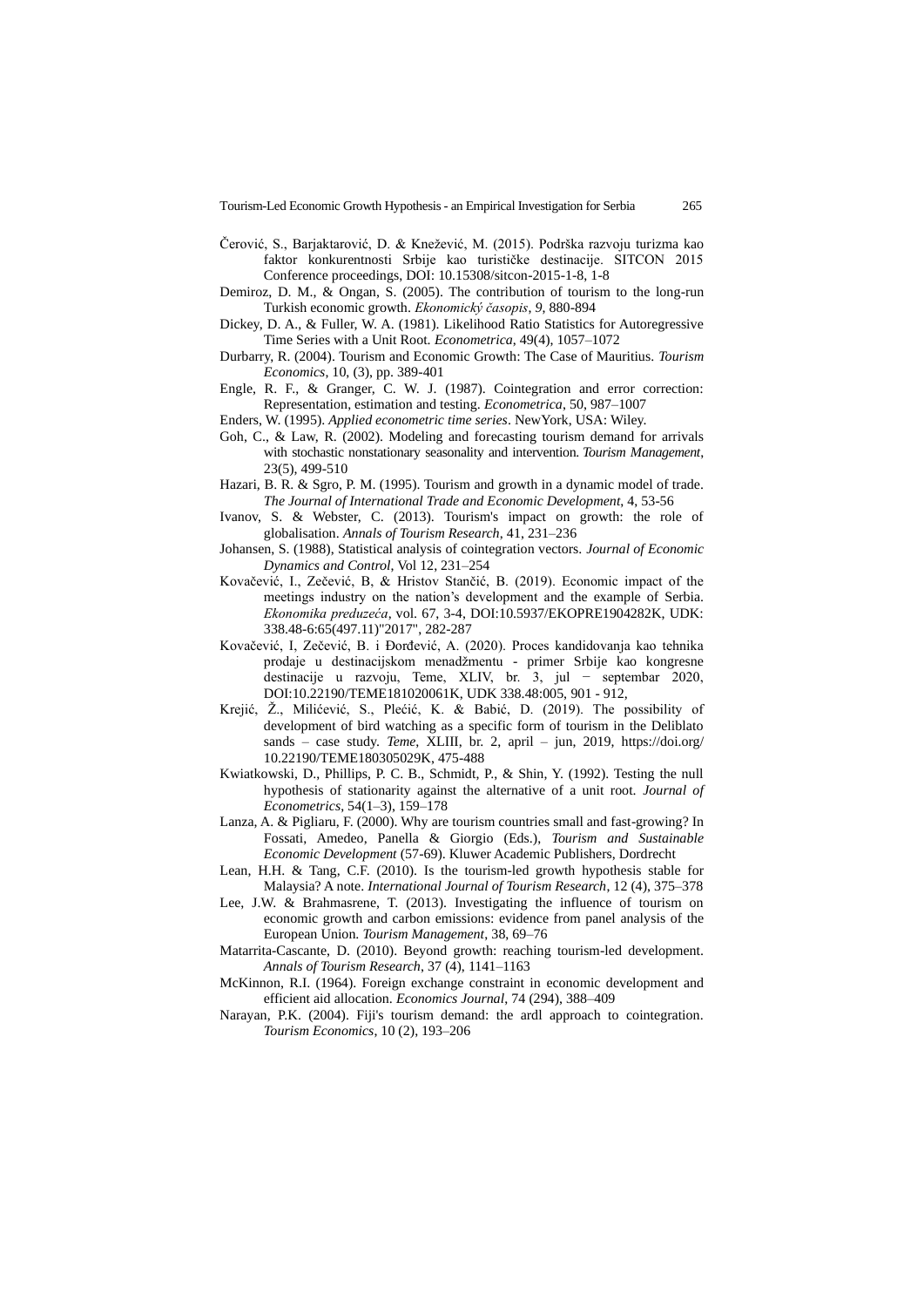[OECD Tourism Trends and Policies, \(2020\)](https://doi.org/10.1787/6b47b985-en). Retrieved from https://www.oecdilibrary.org/sites/e653213b-

en/index.html?itemId=/content/component/e653213b-en

- Payne, J.E. & Mervar, A. (2010). Research note: the tourism-growth nexus in Croatia. *Tourism Economics*, 16 (4), 1089–1094
- Phillips, P. C. B., & Perron, P. (1988). Testing for a Unit Root in Time Series Regression. *Biometrika*, 75(2), 335–346
- Razaghi, Z. & Alinejad, M.E. (2012). The role of tourism in economic development. *Journal of American Science,* 8(8), 139-144
- Schubert, S.F., Brida, J.G. & Risso, W.A. (2011). The impacts of international tourism demand on economic growth of small economies dependent on tourism. *Tourism Management*, 32 (2), 377–385
- Sinclair, M.T. (1998). Tourism and Economic Development: A Survey. *Journal of Development Studies*, 34 (5), 1-51
- Statista, Dossier Tourism Worldwide (2015). Retrieved from https://www.statista.com/ topics/962/global-tourism/
- Statista, Dossier Tourism Worldwide (2021). Retrieved from https://www.statista.com/ statistics/186743/international-tourist-arrivals-worldwide-by-region-since-2010/
- Surugiu, C. & Surugiu, M.R. (2013). Is the tourism sector supportive of economic growth? Empirical evidence on Romanian tourism. *Tourism Economics*, 19 (1), 115–132
- Tang, C.F. & Tan, E.C. (2013). How stable is the tourism-led growth hypothesis in Malaysia? Evidence from disaggregated tourism markets. *Tourism Management*, 37, 52–57
- Tang, C.F. (2011). Is the tourism-led growth hypothesis valid for Malaysia? A view from disaggregated tourism markets. *International Journal of Tourism Research*, 13 (1), 97–101
- UNWTO Tourism Highlights, (2018). Retrieved from https://www.e-unwto.org/doi/ pdf/10.18111/9789284419876
- Williams, A.M. and Shaw, G. (eds) (1998). Tourism and Economic Development: European Experiences, Chichester: John Willey
- WTTC, Travel & Tourism Economic Impact 2018 World (2018). Retrieved from [https://www.wttc.org/-/media/files/reports/economic-impact-research/regions-](https://www.wttc.org/-/media/files/reports/economic-impact-research/regions-2018/world2018.pdf)[2018/world2018.pdf](https://www.wttc.org/-/media/files/reports/economic-impact-research/regions-2018/world2018.pdf)
- Wu, T. P., & Wu, H. C. (2018). The influence of international tourism receipts on economic development: Evidence from China's 31 major regions. *Journal of Travel Research*, *57*(7), 871-882
- Zečević, B., Petković, G. & Kovačević, I. (2014). Turizam kao deo nacionalne ekonomije. *Ekonomska politika i razvoj - tematski zbornik radova*, Ekonomski fakultet u Beogradu, 105 – 125